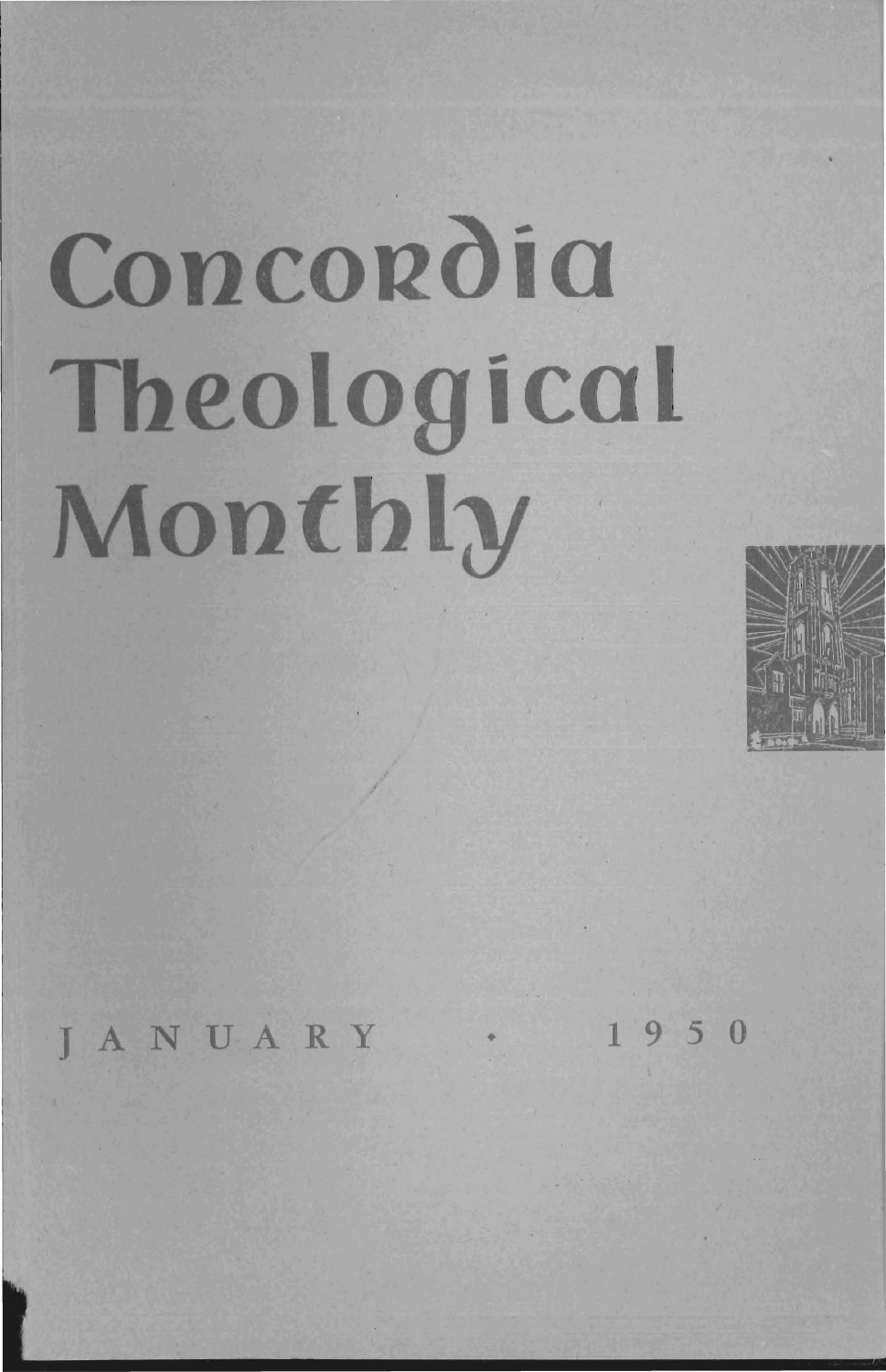### **Concordia Theological Monthly**

 $\mathbf{I}$ 

#### VOL. XXI JANUARY 1950 NO. 1

## **Foreword**

1900-1950: the end of the first half of the twentieth century brings mankind to an important milestone in the history of the world. The pastor will take time out to review the events of the past five decades and to evaluate correctly the signs of the times. But more important still, mindful of the fleeting of time and the approaching end of all time, the pastor will employ this opportunity to review his work not in terms of years, decades, centuries, millennia, but *sub specie aeternitatis.* 

I

How can this half of our century be best characterized? As the century of progress? True, in 1900 our life was geared to the snail's pace of the horse and buggy, and fifty years later we rush through life at supersonic speed. But has the race really made progress? The standard of living, at least in our country, has never been higher, but the standards of morality seem to have reached the same depths as the pagan world of old. Should we therefore not rather speak of the past fifty years as the age of shocking contrasts: tremendous advances in civilization and enlightenment and some of the worst examples of man's inhumanity to man; sincere efforts to establish world peace and a reckless waste of life and property on the battlefields of the world; the opportunity to harness the forces of nature for man's physical well-being and man's apparent determination to turn them into instruments of annihilation. Man has acquired the know-how to control the physical forces of nature in a degree heretofore unknown; yet he permits the evil forces in his own bosom to destroy him physically, morally, spiritually. Never before have Christian missions been conducted on so global a scale; at no other time have persecutions taken such a heavy toll of Christian lives as in Eastern Europe during our time.

1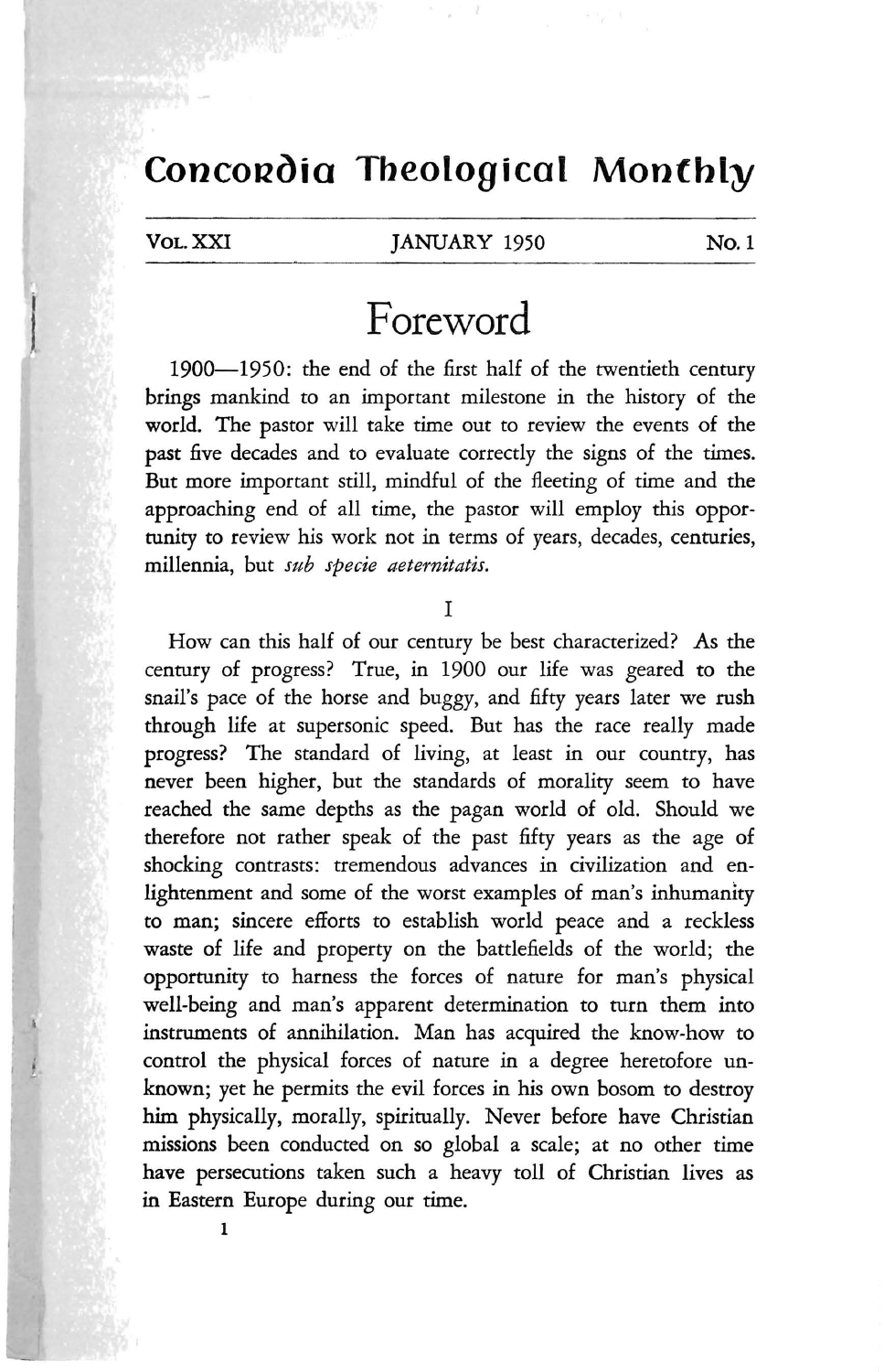No wonder that modern man is confused. It is therefore not unlikely that future historians will characterize our age as the century of confusion. "Today it has become the fashion to be bewildered," a prominent educator stated recently. Confusion seems to be the chief characteristic of our age. And is it any wonder? During the past fifty years the scientist, the philosopher, the educator, has challenged virtually everything, and in his endeavor to debunk the traditions of the past he has discarded most of them as being out of date, irrelevant, impractical. And at the root of much of the world-wide confusion and bewilderment is the theological confusion of the past fifty years. In 1899 Ernst H. Haeckel published *"Weltraetsel" (The Riddle of the Universe)*  1900), in which he outlined the program for an intellectual enlightenment of the 20th century. But this volume has actually proved itself to be the obituary of the 19th century scientific hypotheses. In 1899 Washington Gladden's *What Is Left of the Old Doctrines?* was hailed with delight in certain circles. Liberal theology had "re-examined and re-studied" the old doctrines and "debunked" them. And the result? Confusion, uncertainty, bewilderment. In his confusion the theologian was like the pendulum swinging from one extreme to the other. Unfortunately the theological pendulum will always do so if it is not regulated by the one inerrant norm. Liberal theology rejected the Scriptures as the only source of truth and in its stead established the scientific and empirical method as *principium cognoscendi.*  Psychology, sociology, history of religion, science, were to replace theology. But the omni-competence of science proved to be a fool's paradise. Today men ask, Where is religious authority? Is it to be sought in reason? in a mystical experience? in a personal encounter with truth? in the cumulative experience of the Church? Some have gone back to the Bible, but subject the Bible to a literalistic and extremely apocalyptic interpretation. Still others claim to have turned to a sort of middle ground by placing their faith on "the living Christ," whatever that may mean.

Fifty years ago liberal theology attempted to "humanize" God. Some theologians "redefined" the concept of God as the "personality-evolving-process," all the factors in one's environment which make him an integrated personality. Today the pendulum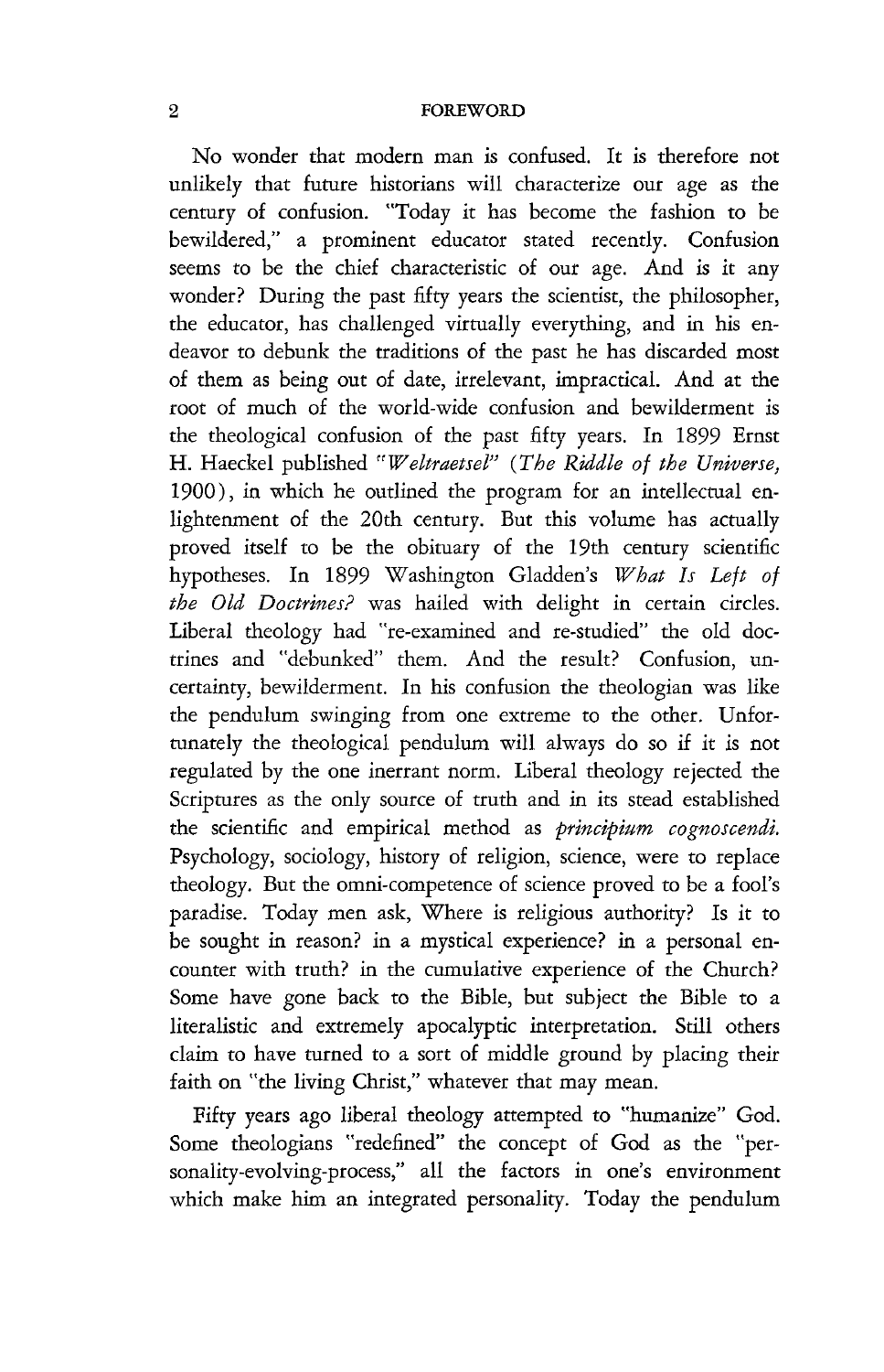has swung almost completely from the divine immanence theory to a concept of God as the Wholly Other, the Absolute, the Sovereign. The current theological confusion is evident, furthermore, in the views concerning the nature and destiny of man. A half century ago sin was viewed as a quest for God, a step in the process of evolution, and man was said to be an angel, at least a saint. Recently the theological pendulum has swung to a modern form of Flacianism, which makes of man a despicable worm, if not a devil, but which, just like Flacianism, fails completely to understand the true nature of sin. In the doctrine of Christ's person confusion has been made worse confounded. Fifty years ago theologians attempted to find the "historical Jesus" and in this quest denied the deity of Christ; today men listen to the dialectical speculations about a "superhistorical Christ," which ignore, or at least consider as irrelevant, the historical Jesus. At the beginning of this century many theological leaders said that the kingdom of God was at hand, for they felt quite certain that they had finally prepared the blueprints for a new social order on the basis of the Golden Rule. But the catastrophes and the resultant disillusionment of the last decades have supplanted this Utopian dream with cynicism, stark pessimism, or a weird apocalypticism. There is not one doctrine of the Christian faith in which the pendulum has not swung from one extreme to the other during the past fifty years. As a result men in and outside the Church are bewildered. They do not know whither to turn. They have lost all sense of direction, and - at least to some extent - they realize that modern man has lost his bearings. But in his attempt to find a way out of the confusion modern man is only becoming more hopelessly lost in the labyrinthian blind alleys of moralism, or hedonism, or fatalism, or mysticism, or cynicism, or asceticism. At the half-mark the twentieth century seems to be destined to go down in history as the century of confusion. And this has tremendous relevance for the pastor and his work.

II

Natural man has always been confused. But it seems that because of our modern means of intercommunication this confusion has hardly ever been so patent, nor has it been evident on so universal a scale, nor has man ever so frankly admitted his be-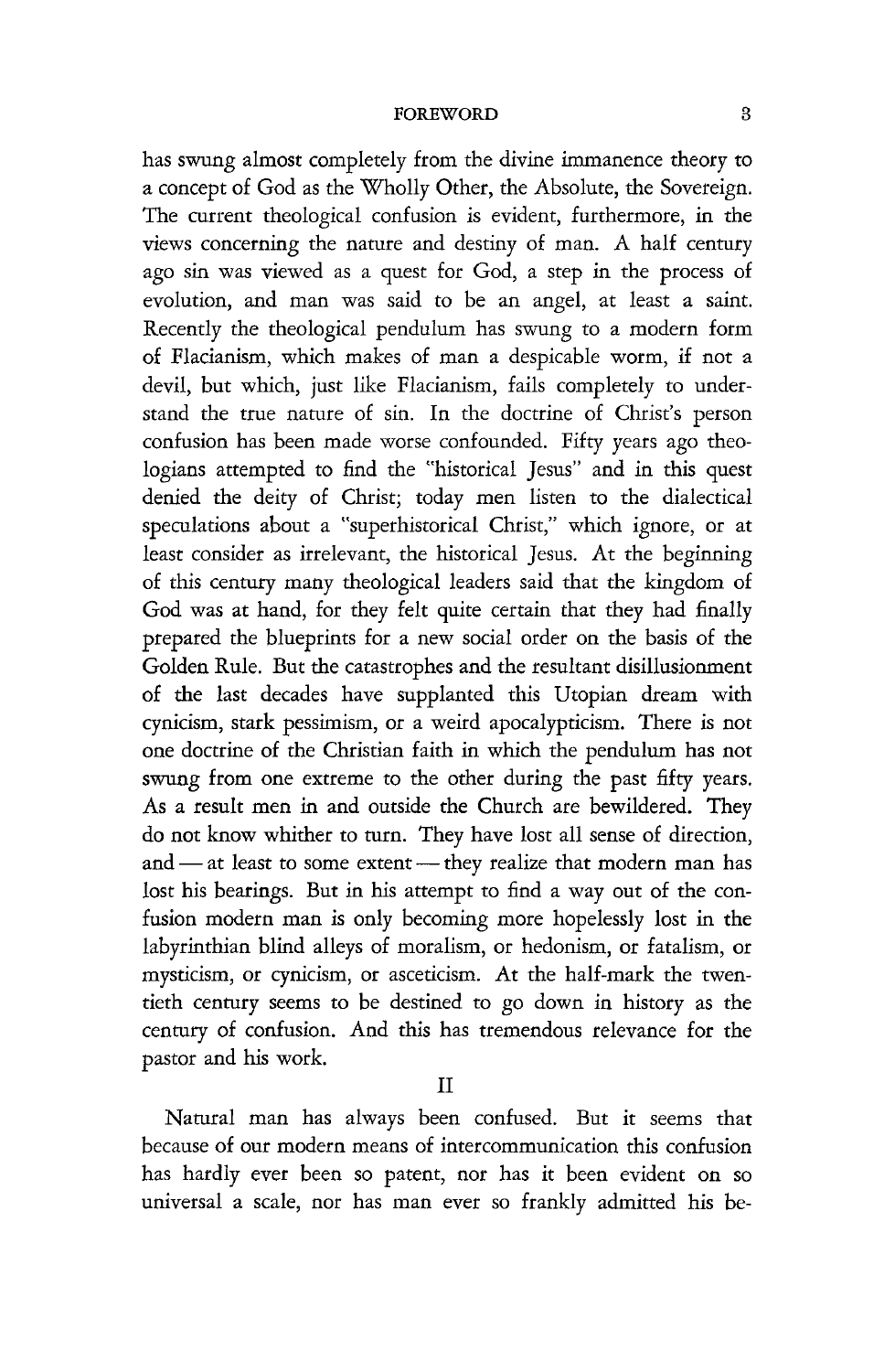wilderment. And is this current "distress of nations with perplexity" probably one of the signs announcing the impending Second Coming of Christ? (Luke 21:25.) Are not the events of the past five decades with all their concomitant phenomena *"apokalyptisches W etterleuchten"?* The entire New Testament is, of course, history *sub specie aeternitatis.* But are we always aware of the eschatological character of the New Testament dispensation? As he reaches this important milestone in the history of the world, the pastor will wish to evaluate all his work in the light of eschatology and in relation to the confusion of our age. And he will do so from two points of view.

First, the pastor will view his work as a theologian *sub specie aeternitatis.* The theologians must appear before the judgment seat of God, who judges all things, including his theology.<sup>\*</sup> The teacher, the preacher, the professor, will joyfully give an account of his proclamation if it is always eschatologically orientated. For what else is our theology but God's gracious proclamation that there is no judgment for the believer? (John 5:24.) Is our dogmatic labor not the affirmation that in the light of eschatology the theological confusion must disappear completely and finally? Three examples will illustrate the significance of viewing our theology eschatologically.

There is much confusion today concerning the proper distinction between Law and Gospel. Dialectical theology maintains that any message from God to man, including the proclamation of His judgments, is a condescension and revelation of God and therefore the Gospel. From this viewpoint the Law is said to be man's response to God's demands, *des Menschen Antwort auf Gottes Anspruch.* No less confusion is caused by modern antinomianism and its false antithesis. The former will not permit the preaching of the Law to the Christian according to the old man, and the latter maintains that the preaching of the Law in its so-called third use is a positive element in sanctification. In view of this

<sup>&</sup>quot; The signers of the Book of Concord viewed their labors eschatologically when they stated that the Lutheran Confessions were published by them "in the when they stated that the Lutheran Contessions were published by them In the *sight of God* and of all Christendom . . . to those now living and to those who shall come after us," and "with intrepid hearts" they joyously l to the Second Coming of their Lord *(Trigl.,* 1103).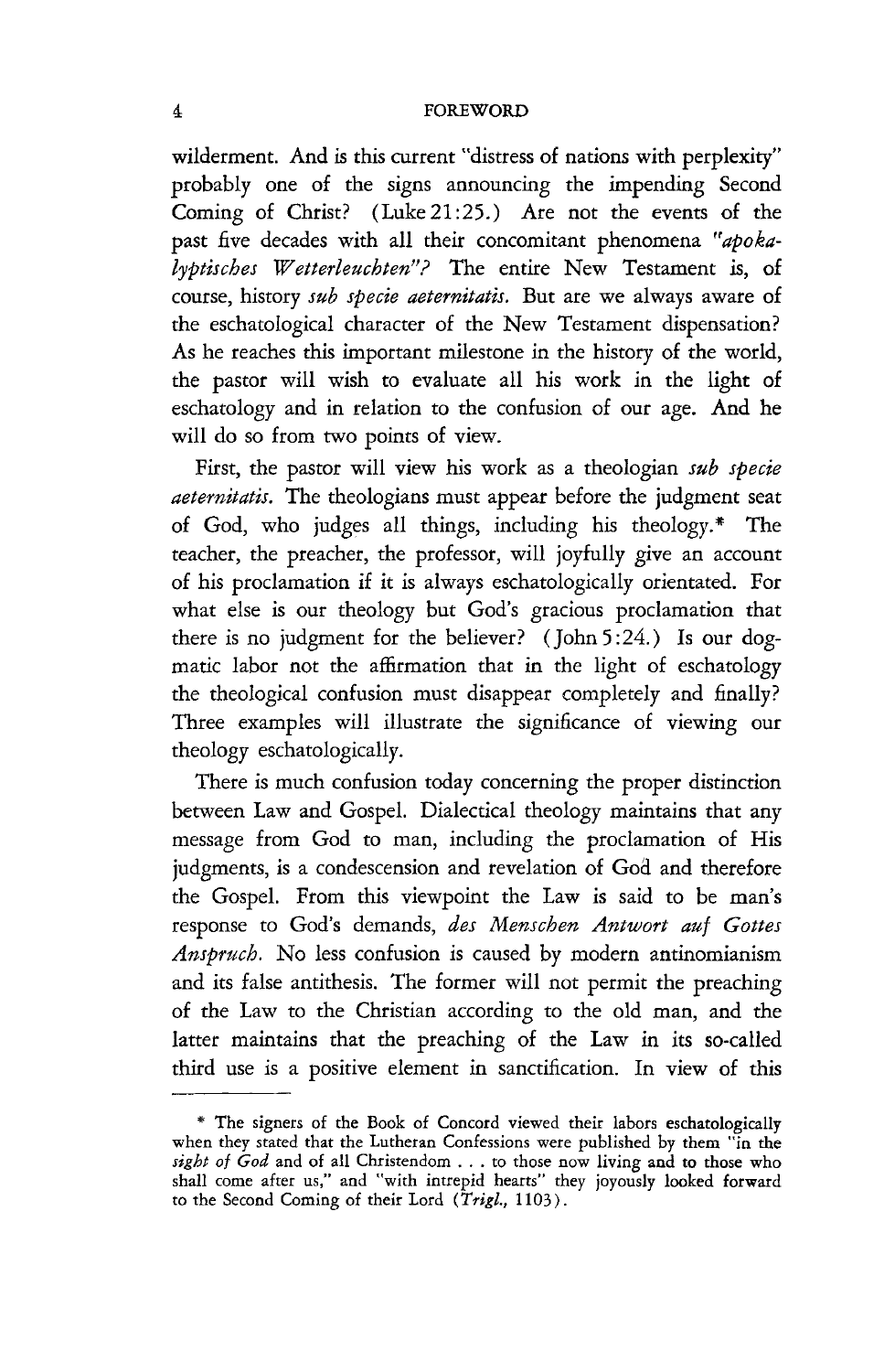confusion we must maintain that the Law is the message announcing man's separation from God and God's wrath upon man. It is *Deus propter peccata damnans.* The Gospel is *Deus propter Christum absolvens.* The Gospel is not a continuation of the Law, as modern theology holds. Law and Gospel are not two concentric circles. They are completely diametrical to each other. To be under the Law means to be under the curse and tyranny of the Law, under the verdict of God. To be under the Gospel means that the Law with its tyrannical power is completely and finally devoured. Where the Law reigns, there can be no Gospel, and where the Gospel rules, there can be no Law. The current mingling of Law and Gospel is due in part to this, that men do not take eschatology seriously. For where is this distinction brought into focus so sharply as in eschatology? On Judgment Day all men will hear for the last time the proper distinction between the two. Christ will say to those on His left: "Depart from Me!" and the Law in its awful and final meaning will forever be fulfilled in them. But to those on His right He will declare: "Come, ye blessed!" - the Gospel in all its fullness will forever resolve the tensions in the Christian who because of his old man in this life is *iustus et simul peccator,*  for there he will be forever free from the threatening, condemning, and driving force of the Law and in perfect liberty will serve God throughout eternity for Christ's sake. The preaching of Law and Gospel in their proper distinction is always an "eschatological act."

Eschatology will also remove the current confusion regarding both the essence and the function of the Church. In this life the hypocrites mingle in outward association with the believers, and it seems difficult always to maintain the distinction between the Church *proprie* and *largiter dicta,* the so-called "visible" and "invisible" Church. But the eye of faith perceives the Church eschatologically and sees her as the spotless bride of Christ, as the communion of saints, not as a heterogeneous body of believers and nominal Christians, as a *corpus mixtum.* From the viewpoint of eschatology the Christian will also view correctly the functions of both Church and State and his relation to each as he lives in both realms. In the light of the Judgment we see that the function of the Church is to prepare men for Christ's Second Coming, by freeing them from the tyrannical power of sin, death, and the devil.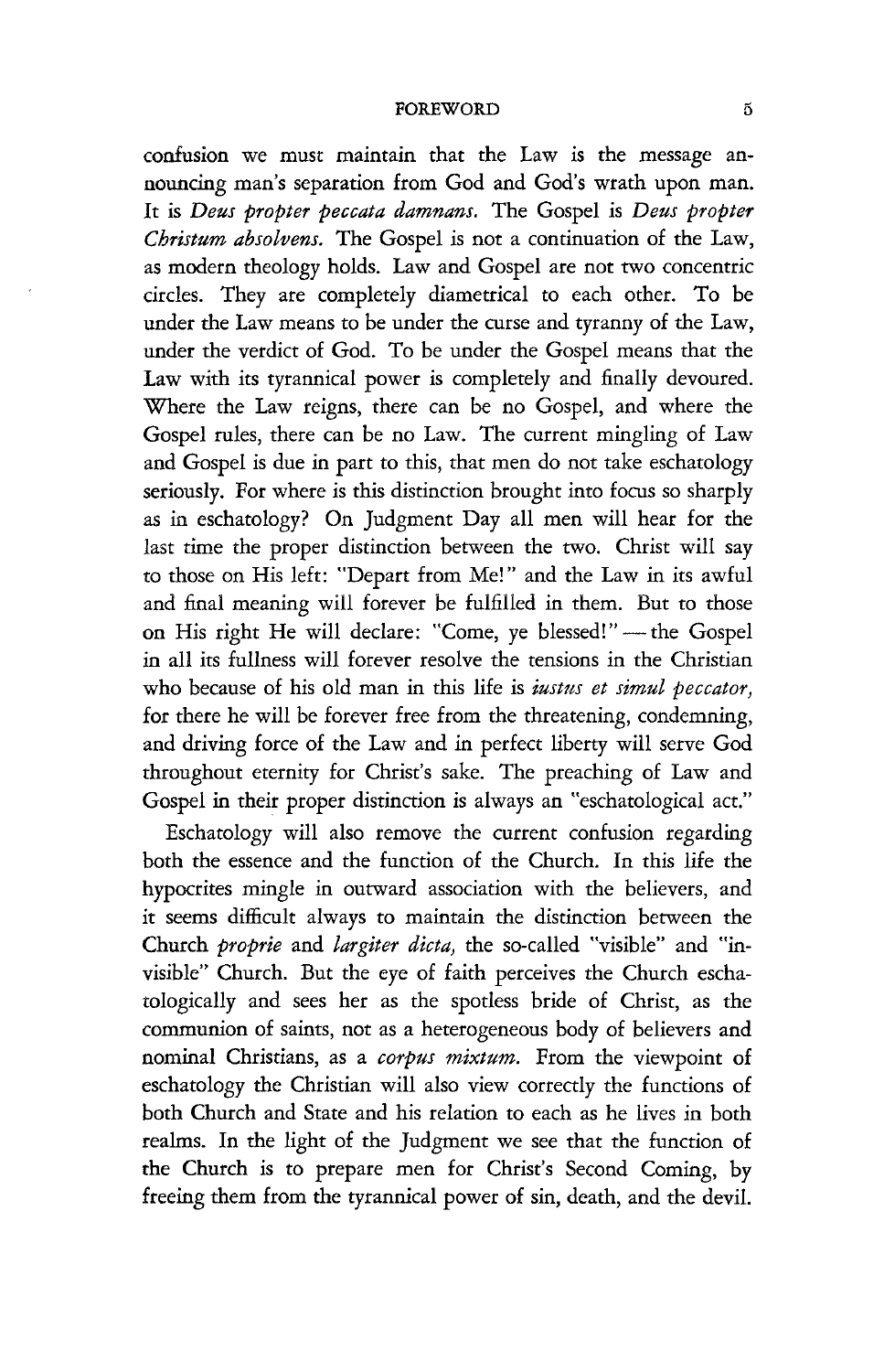The State, however, has been ordained by God to function as a check on this tyrannical power until His coming. Theological confusion ensues every time when men confound the specific functions of each realm and assign to the Church the work of the State or vice versa. Eschatology assigns to each estate its proper function.

The means of grace may also take on a fuller meaning if considered *sub specie aeternitatis*. In Lutheran theology the Word and the Sacraments are really the means which bring God's grace to man. The means of grace may therefore be called "realized eschatology." Through the Gospel the Holy Spirit offers and conveys to us all the treasures of God's grace. We possess now the crucified, risen, and ascended Christ, and through the Gospel we are translated even now into the kingdom of Christ, sitting with Him now in heavenly places. This *is* forcefully brought home to us in the "visible word." In Baptism we are born again, and this new birth has completely changed the old order. By nature we exist according to the old maxim: In the midst of life we are surrounded by death. Baptism inverts this order, so that now in the midst of death we are surrounded by life. Since our Baptism we no longer go from birth to death, but from death to life everlasting according to body and soul. In the Lord's Supper we receive forgiveness, and where there is forgiveness, there *is* life and salvation. At every Communion we show forth the death of Christ in the light of His *coming,* for, as Loehe said very aptly: Every Communion hymn is also an eschatological hymn. Modern theology does not take seriously the means of grace nor eschatology and therefore cannot solve the paradox of eschatology as a *"Jetzt und noch nicht."*  But when we really believe that in and through the Gospel we now possess everything, then the confusion is removed and the "already and not yet" of eschatology is only the distinction between faith and sight: by faith possessing it as though it were already a visible reality.

Thus eschatology will give our entire theology a joyous, hopeful, rich, and meaningful content. Our preaching *sub specie aeternitatis*  is not a morbid or terrifying proclamation, but one which enables men to lift up their heads with joyful anticipation.

Second, at this important milestone in the history of the world